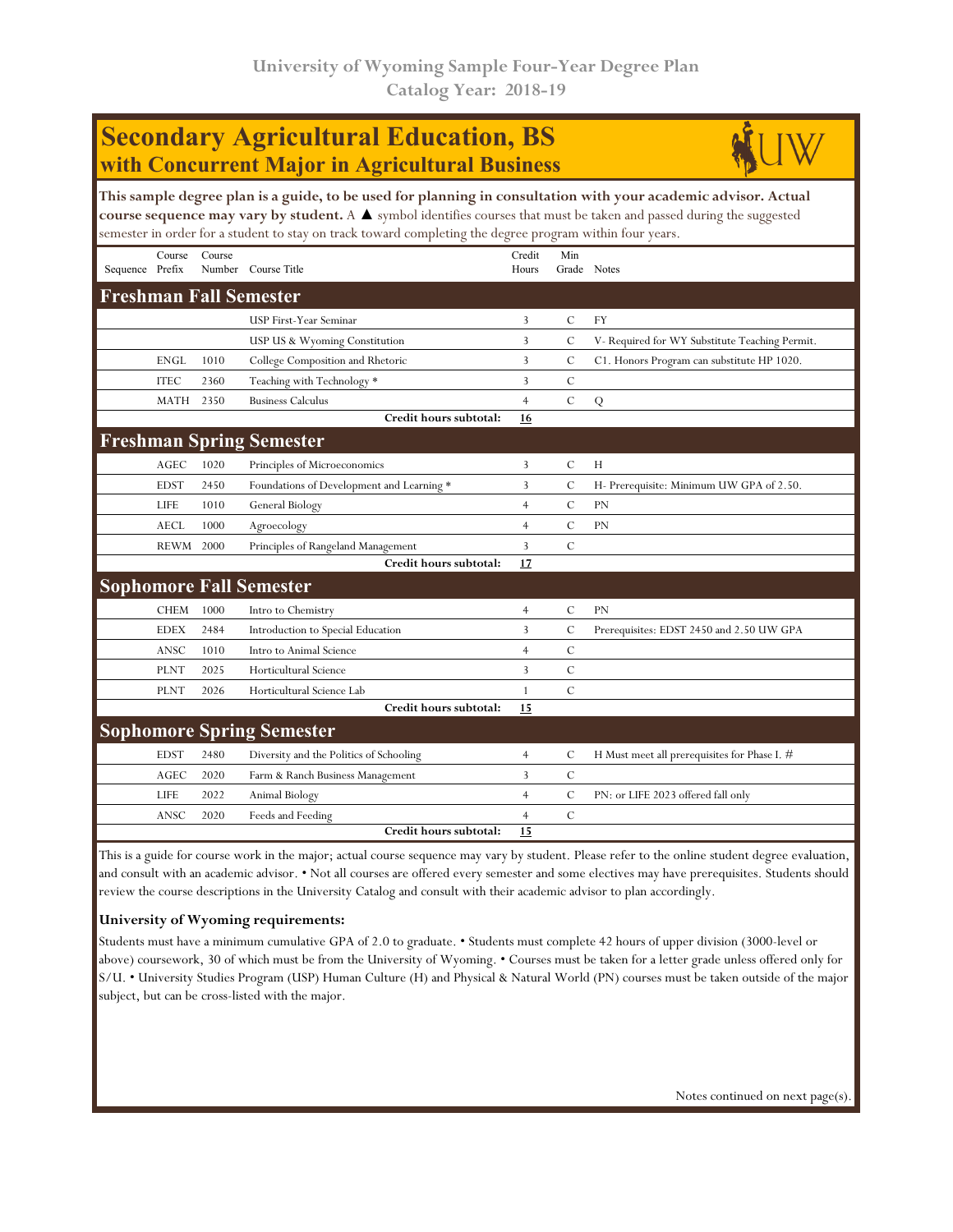| <b>Secondary Agricultural Education, BS</b><br>with Concurrent Major in Agricultural Business |             |                             |                                              |                 |                |                                                                                        |  |  |  |
|-----------------------------------------------------------------------------------------------|-------------|-----------------------------|----------------------------------------------|-----------------|----------------|----------------------------------------------------------------------------------------|--|--|--|
| Sequence Prefix                                                                               | Course      | Course                      | Number Course Title                          | Credit<br>Hours | Min            | Grade Notes                                                                            |  |  |  |
| <b>Junior Fall Semester</b>                                                                   |             |                             |                                              |                 |                |                                                                                        |  |  |  |
|                                                                                               | <b>EDST</b> | 3000                        | Teacher as Practitioner                      | 6               | C              | C <sub>2</sub> . Admission to Phase II required. $#$                                   |  |  |  |
|                                                                                               | <b>EDAG</b> | 4170                        | Principles of Ag. Mechanics & Tech           | $\overline{3}$  | $\mathcal C$   | Offered fall semester only, alternating with EDAG 4180                                 |  |  |  |
|                                                                                               | AGEC        | 4050                        | <b>Agribusiness Marketing</b>                | 3               | C              |                                                                                        |  |  |  |
|                                                                                               | AGEC        |                             | Upper Division Ag. Economics Elective        | 3               | $\mathcal{C}$  |                                                                                        |  |  |  |
|                                                                                               | <b>ECON</b> | 3020                        | Intermediate Microconomics                   | 3               | $\mathbf C$    |                                                                                        |  |  |  |
|                                                                                               |             |                             | Credit hours subtotal:                       | 18              |                |                                                                                        |  |  |  |
|                                                                                               |             |                             | <b>Junior Spring Semester</b>                |                 |                |                                                                                        |  |  |  |
|                                                                                               | <b>EDST</b> | 3550                        | <b>Educational Assessment</b>                | $\overline{2}$  | C              | Prerequisites: EDST 2480; USP Q; 2.75 UW<br>cumulative GPA.                            |  |  |  |
|                                                                                               | <b>EDAG</b> | 3160                        | Principles of Agricultural Education         | 3               | $\mathcal{C}$  |                                                                                        |  |  |  |
|                                                                                               | AGEC        | 4060                        | Agriusiness Management                       | 3               | $\mathcal{C}$  |                                                                                        |  |  |  |
|                                                                                               | AGEC        | 4500                        | Agricultural Finance                         | 3               | $\mathcal C$   |                                                                                        |  |  |  |
|                                                                                               | SOIL        | 2010                        | Intro to Soil Science                        | $\overline{4}$  | $\overline{C}$ |                                                                                        |  |  |  |
|                                                                                               |             |                             | Credit hours subtotal:                       | 15              |                |                                                                                        |  |  |  |
|                                                                                               |             | <b>Senior Fall Semester</b> |                                              |                 |                |                                                                                        |  |  |  |
|                                                                                               | <b>EDSE</b> | 3278                        | Methods I: Secondary Agricultural Education  | 3               | C              | Offered fall semester only. Admission to Phase IIIa of the<br>program required. #      |  |  |  |
| ▲                                                                                             | <b>EDSE</b> | 4278                        | Methods II: Secondary Agricultural Education | $\overline{4}$  | C              | C3 - Offered fall semester only. Admission to Phase IIIa<br>of the program required. # |  |  |  |
|                                                                                               | <b>EDAG</b> | 4180                        | Techniques of Ag. Mechanics & Tech           | 3               | $\mathcal{C}$  | Offered in fall semester only, alternating with EDAG<br>4170                           |  |  |  |
|                                                                                               | AGEC        |                             | Upper Division Ag. Economics Elective        | 3               | C              |                                                                                        |  |  |  |
|                                                                                               | <b>AGEC</b> |                             | <b>Upper Division Ag. Economics Elective</b> | 3               | $\overline{C}$ |                                                                                        |  |  |  |
|                                                                                               |             |                             | Credit hours subtotal:                       | 16              |                |                                                                                        |  |  |  |
|                                                                                               |             |                             | <b>Senior Spring Semester</b>                |                 |                |                                                                                        |  |  |  |
|                                                                                               | <b>EDEL</b> | 4500                        | Residency in Teaching                        | 15              | S              | Offered spring semester only. Admission to Phase IIIb of<br>the program required. #    |  |  |  |
|                                                                                               |             |                             | Credit hours subtotal:                       | <u>15</u>       |                |                                                                                        |  |  |  |
|                                                                                               |             |                             | <b>TOTAL CREDIT HOURS</b>                    | 127             |                |                                                                                        |  |  |  |
| <b>College of Education requirements:</b>                                                     |             |                             |                                              |                 |                |                                                                                        |  |  |  |

The College of Education maintains rigorous admission standards to ensure the quality of preparation for future educators. This plan assumes students are able to start taking 1000-level courses the first semester of college. All professional education courses and all major content courses must be completed with a grade of C or higher. A minimum 2.50 gpa is required in major content. Current UW students wishing to change their major, students seeking re-admission to UW, or those transferring to UW from another institution can learn more about the specific admission requirements for these groups at: http://www.uwyo.edu/ste/teacher-preparation-and-advising-

office/admission%20requirements.html. All students must undergo and pass an initial criminal background check prior to full admission to the College of Education. Any costs associated with the background check are the responsibility of the student. A second background check is included as part of the state application process for the Wyoming Substitute Teaching Permit, which is required for admission to Phase II of UW's teacher education program. Criminal background checks are a standard for the profession.

# Bachelors degrees in the College of Education operate in a series of phases: Phase I, Phase II, Phase IIIa, and Phase IIIb. Continuation in the program in any content area is dependent upon the successful completion of prerequisites for each phase. A minimum 2.75 cumulative UW gpa is required for Phase II, and Phases IIIa/IIIb of the program, and to meet College of Education graduation requirements. Specific information about these requirements can be found on the program sheets for each content area that are located at: http://www.uwyo.edu/ste/teacher-preparation-and-advising-office/majors-and-program-sheets/.

**Concurrent Majors:** All Secondary Education degree programs in the College of Education include a concurrent major in the student's content area.